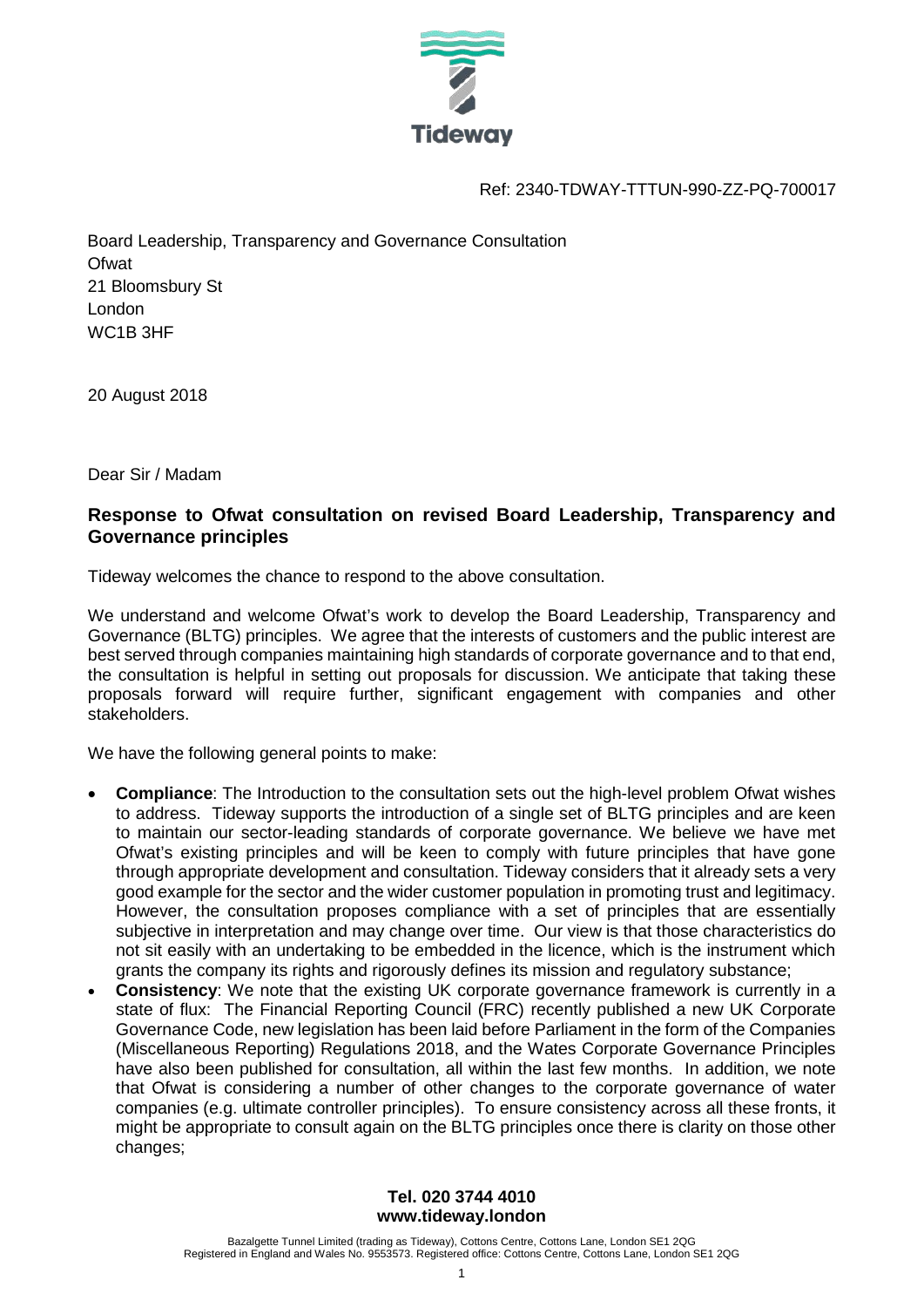- **Proportionality**: Some of the requirements, which may be appropriate for large, complex businesses employing thousands, may not be proportionate for companies like Tideway after System Handover and Acceptance. For example, we anticipate that Tideway will then have a reasonably large RCV, but it could be a relatively simple asset ownership business. We believe that Ofwat should therefore recognise in its principles that diversity goes beyond simply scale but also needs to take into account other factors; and
- **Clarity**: In some areas, which we list below, we would welcome more clarity on Ofwat's proposals.

We consider the legitimacy of the sector to be critical to its future success. A single set of principles, which recognises the diversity of the sector, could be a helpful step forward in promoting this legitimacy. In that regard, we are keen to continue to engage with Ofwat and support it in considering how best to address current and future challenges. In Annex 1, we have commented on each of the consultation questions.

Yours faithfully



**Chairman**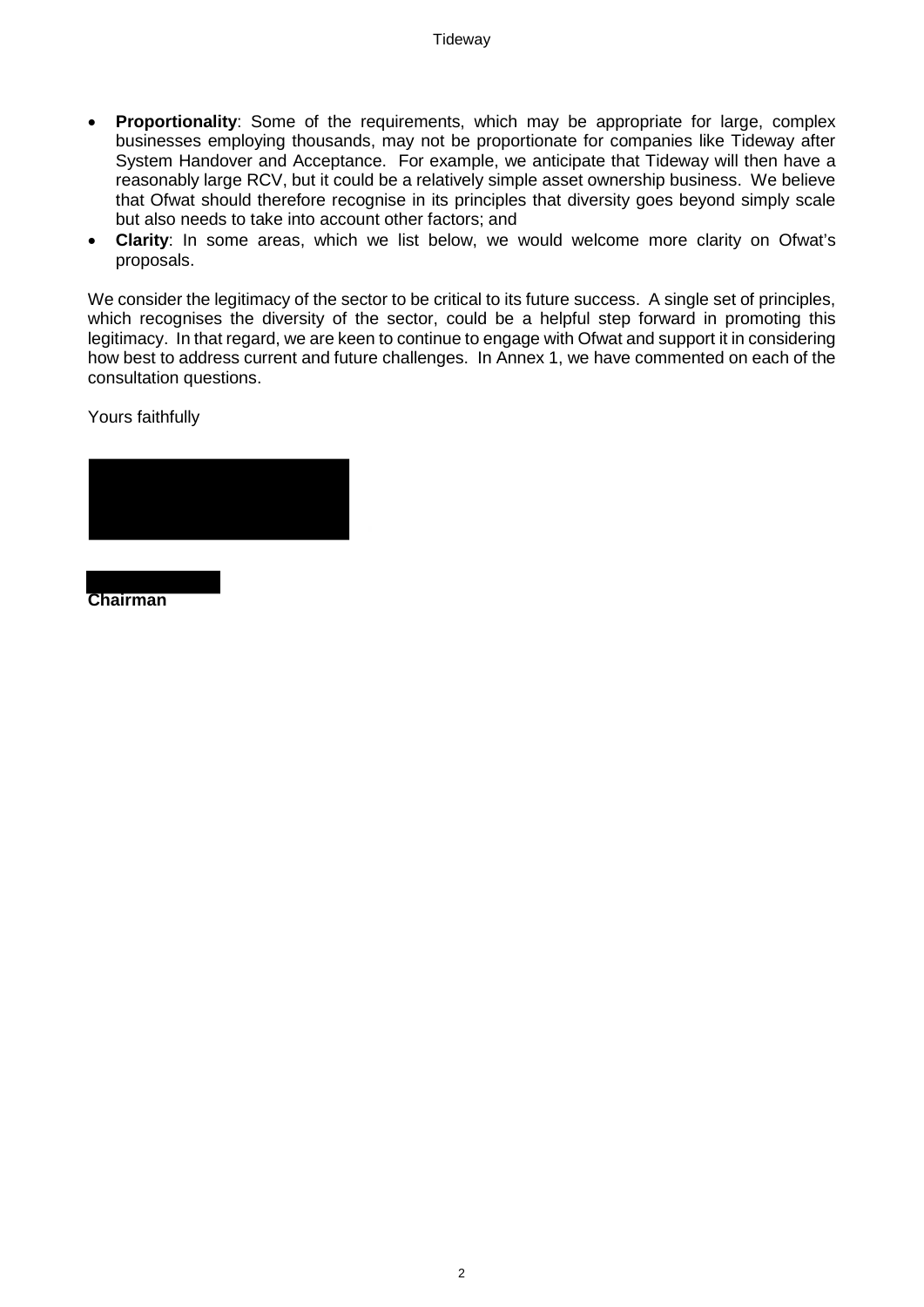## **Annex 1: Tideway Response to Specific Consultation Questions**

#### **1. Do you agree with the objectives for the principles we have set out (in Table 1 of this chapter?**

We agree with the objectives of the principles that Ofwat has proposed. We would, however, highlight some of the general matters set out in our cover letter above (particularly those relating to proportionality and consistency) which we believe should guide Ofwat's work in this area.

#### **2. Do you agree with the aim of setting principles that enable autonomy and flexibility for companies to deliver the highest standards of accountability and responsibility for their behaviour and outcomes, reflecting their own circumstances?**

We agree with Ofwat's aim in this area and acknowledge that the BLTG principles are key to setting high standards of accountability and responsibility. It is important that the principles allow for flexibility in their interpretation to reflect the circumstances of individual companies. It might be helpful if Ofwat were to develop a guidance paper on how it was going to interpret compliance with the principles taking into account issues such as flexibility and the process for evolving the principles including consistency with other corporate governance codes and guidance.

#### **3. Do you agree that if companies are unable (exceptionally) to comply with specific principles, they should explain very clearly how their approach meets the spirit of the principles?**

We agree with Ofwat's proposal in this area. Tideway is fully compliant with the current BLTG principles but we agree that, if a situation arose where we were unable to comply with a specific principle, it would be reasonable for us to explain why that non-compliance had arisen and to set out the measures we had put in place to ensure that our standards of governance were not adversely affected. We believe that this approach is consistent with that required for the new UK Corporate Governance Code.

### **4. Do you agree with our proposed principle for purpose, values and culture?**

We are generally supportive of the proposed principle regarding purpose, values and culture.

We note that underlying this principle is an emphasis on putting customers at the heart of business models, and we acknowledge that for Tideway, the relationship with the "customer" is different compared to that of other water companies. We also appreciate that the precise wording of the principle takes into account 'the needs of those it serves', which Tideway acknowledges to be a very wide and diverse range of stakeholders.

We further consider this to be an area where, for clarity and consistency, it may be beneficial to consider the wording of the principle in line with the FRC's new UK Corporate Governance Code. – For example, we note that the new Code focusses on reporting the "outcomes" of Board activities and decision making. It would be helpful to clarify if the same outcomes focus is intended to apply in the application of the BLTG principles.

### **5. Do you agree with our proposed board leadership and transparency principle?**

Broadly, we agree with Ofwat's principle although we have reservations on certain sub-principles. There are three areas in which we consider further clarification and discussion could be helpful:

• First, we would welcome more clarity on why Ofwat wishes companies to disclose pay policies at the regulated company level, rather than the group level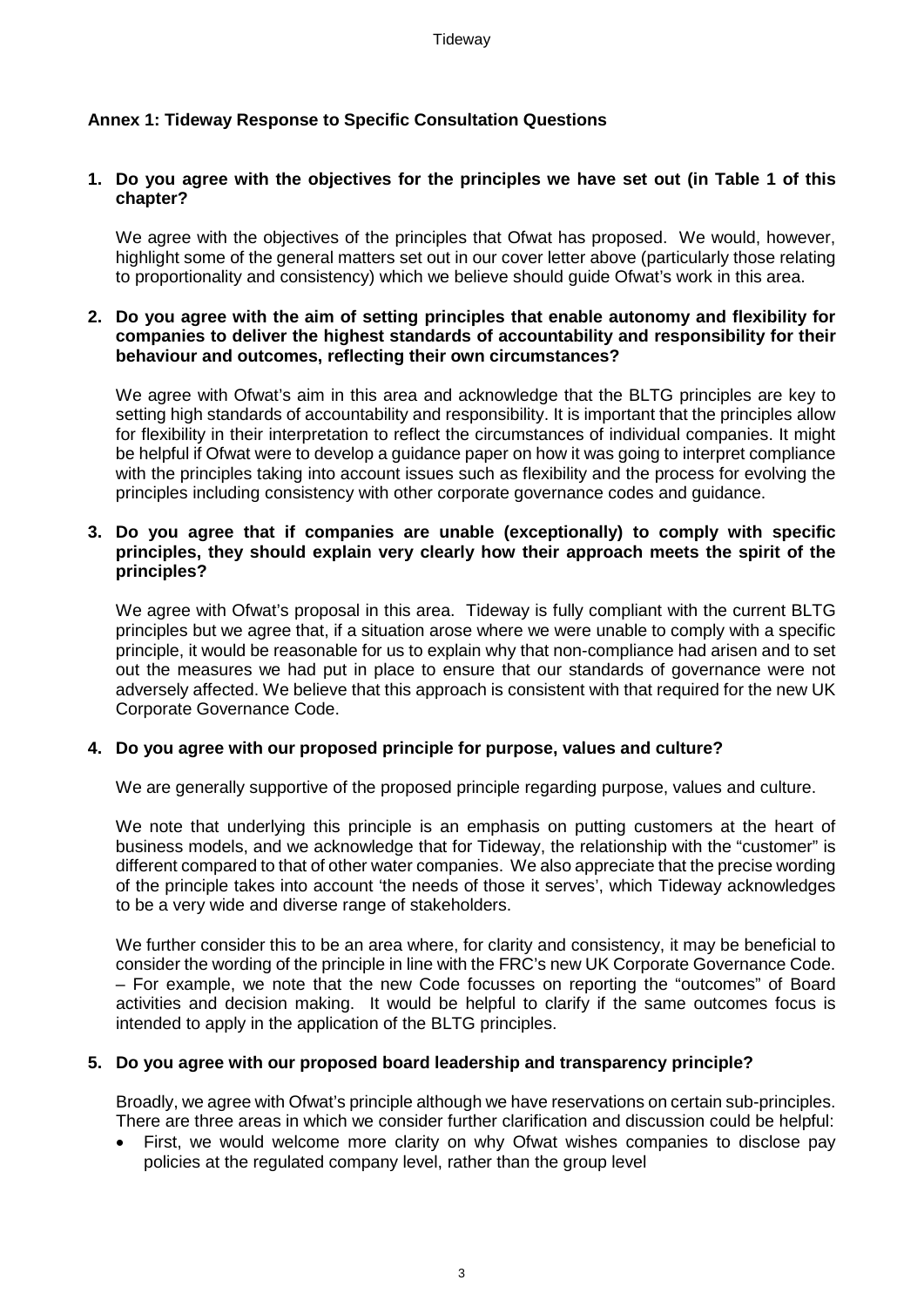- Second, we do not support the requirement to report details of "votes cast" at board and committee meetings. In our view this could hamper debate by encouraging boards to pursue a consensus position in order to avoid situations that might involve division. It is also possible that in some circumstances directors might be inhibited from challenging a majority. We would welcome further opportunity to examine this issue with Ofwat and to explore if other mechanisms for reporting on Board activities might assist with transparency in relation to Board decision-making
- Finally, we note that Tideway currently complies with the UK Corporate Governance Code requirement to set out, in the annual report, the number of meetings of the board and its committees, and individual attendance by directors across the year. The sub-principle, as currently drafted, could be interpreted to imply more detailed reporting to the level of individual member at individual meetings. If this is the proposal, it might have a negative impact on our ability to attract individuals to INED positions in the sector and would certainly add to the complexity of reporting on Corporate Governance with little obvious benefit. We would welcome clarity from Ofwat as to what is intended, and if there is a need to change our current levels of reporting. If Ofwat is proposing more granular reporting then it would helpful if Ofwat were able to set out the problem this proposal is designed to solve and the overall benefits of the approach.

### **6. Do you agree with our proposed principle for the stand-alone regulated company?**

We support the overarching principle in this area, though we would encourage further consideration regarding some of the sub-principles and their potential impact as currently proposed:

- Point (ii) is a development of the existing sub-principle that requires reserved matters to be clearly articulated in the annual report. Tideway complies with the current sub-principle by setting out in our annual report the limited number of matters that are reserved to shareholders. We believe this provides a good level of transparency and helps to ensure that the board of the regulated company, Bazalgette Tunnel Limited, is the leading company in the group in terms of accountability. Further requirements to explain and justify reserved matters could potentially deter investors in the sector and increase the cost of finance and we would, therefore, query the value of developing the sub-principle as currently proposed.
- In relation to Point (iii) while we would support the principle that final decisions should be made by the Board, some ability to delegate is essential to ensure the Board runs smoothly and is appropriately focussed. We would therefore welcome, for clarity in the sub-principle, some recognition of the appropriate role of Board committees, and on occasion responsible Board members, in receiving delegated authority from the Board.
- On point (iv), Tideway has in place various mechanisms for identifying and managing conflicts of interest. We consider that the Board Chairman should manage, and where possible resolve, any conflicts of interest and that our existing processes are sufficient to comply with the relevant provisions of the UK Corporate Governance Code. Elimination of any conflicts of interest, as proposed by Ofwat may be difficult to achieve in practice and could be undesirable if, as a consequence, individuals with relevant experience are prevented from contributing to discussions or taking board positions in the sector.

### **7. Do you agree with our proposed board effectiveness principle?**

We agree with Ofwat's proposed approach in this area. Again, we note that Tideway's "customer" relationship is somewhat different compared to that of other water companies, but we acknowledge that we have a large and diverse range of stakeholders whose interests and needs should be addressed by our board.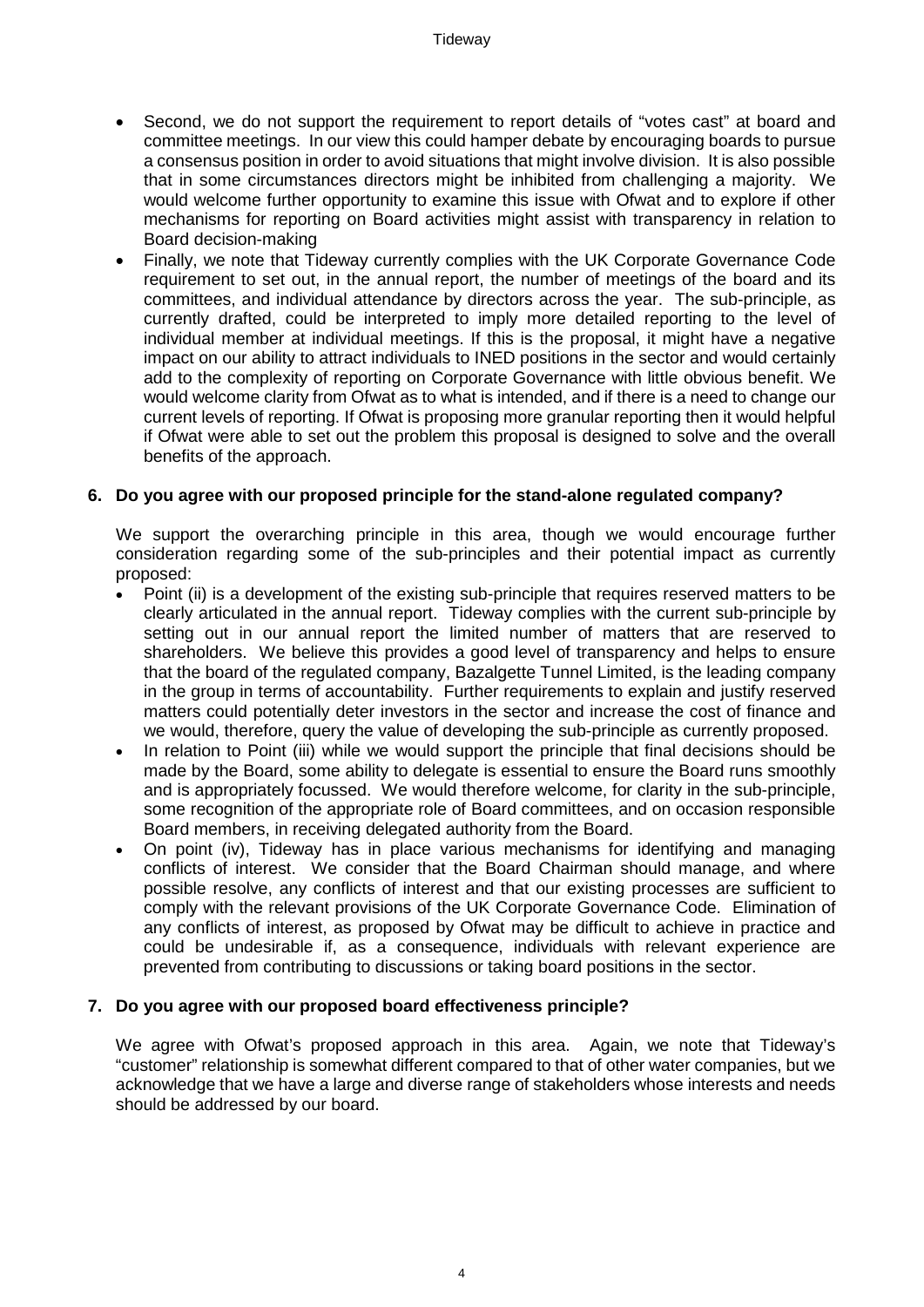#### **8. Do you think that the requirement for an independent chair should be a stand-alone licence obligation or should we allow some flexibility? If the latter, what mitigations would be appropriate where a company does not have an independent chair?**

The UK Corporate Governance Code already requires the appointment of an independent Chairman and provides assessment criteria that are well understood, and which we consider to be appropriate. Tideway therefore considers that it is unnecessary to make this a licence requirement.

**9. Overall, how well do the proposed principles meet the aim of enabling autonomy and flexibility for companies to deliver the highest standards of accountability and responsibility for their behaviour and outcomes, reflecting their own circumstances (rather than setting overly prescriptive rules)?**

Subject to the reservations expressed above, the proposed principles meet Ofwat's aims in this area. As noted, we are keen to engage on the proposed principles to help develop these further.

#### **10. Do you agree with our proposal to insert a requirement in companies' licences that they must meet the principles?**

Tideway is committed to high standards of behaviour and a culture of transparency and accountability which supports good quality decision-making, assists us in our engagement with stakeholders and supports our overall project outcomes. It is entirely consistent with our approach that we comply with Ofwat's existing governance principles and we would seek to comply with well-developed and appropriate principles in the future.

Notwithstanding our total commitment to the highest standards, as set out above, we consider the proposed licence change would be inappropriate for the following reasons:

- Licence conditions should be specific, measurable and targeted, giving both the regulator and the regulated business clear rights and responsibilities that are enforceable if the regulated business fails to comply or is likely to fail to comply. Introducing in licences a set of principles which are, by their nature more general, could be problematic in terms of enforceability, particularly where compliance is difficult to measure objectively.
- Our understanding is that Ofwat does not intend to set prescriptive BLTG principles and the onus will be on companies to take ownership of the principles and apply them appropriately in the context of their own organisations. While we agree with Ofwat's approach that companies should take ownership we consider introducing compliance with the principles into the licence could undermine the prospects for flexible application, which is valuable given the diverse range of companies in the sector and the challenges it faces.
- It seems likely that the BLTG principles will continue to evolve, over time, as will the UK Corporate Governance Code and the various other codes that help define best practice in corporate governance in the UK. This likelihood of change creates an inherent uncertainty, and hence could increase the cost of finance where compliance with the principles is enshrined as a licence condition.
- We recognise and welcome other recent developments in UK corporate governance which require companies to explain their approach to compliance and to justify their approach by reference to outcomes of Board decision-making. It may be appropriate for Ofwat to consider if such developments in corporate governance provide an alternative and preferable route to ensuring companies focus on delivering what is right for their customers.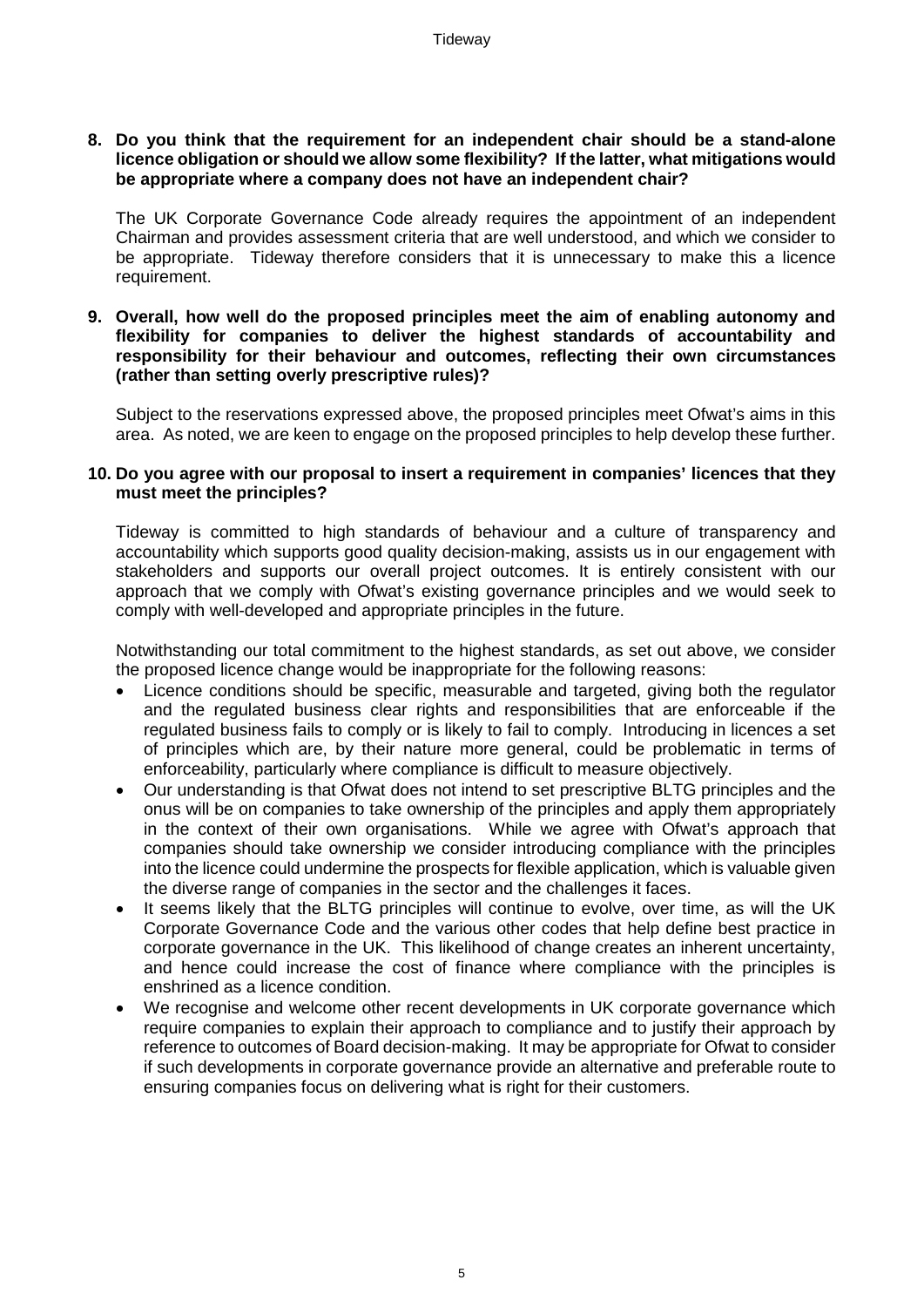#### **11. Do you agree with our proposal for an appeal mechanism and a change process in the proposed licence condition to meet the principles?**

Tideway is not supportive of enshrining a compliance condition in the licence, however, should Ofwat impose such a condition, we would expect a suitable change and appeal process to be agreed between the parties before implementation.

### **12. Are there specific instances where individual companies' licence conditions might conflict or overlap with the revised principles?**

There may be some areas of potential overlap, particularly in relation to certain conditions in Tideway's licence:

- K2.1 Licensed Business to be independent and a separate public limited company;
- K2.2 Conduct of Tideway as a Licensed Business;
- K8.1 Ultimate Controller Undertaking (UCU) requirement;
- K8.2 Information sharing between Tideway and other companies, UCUs and the number of required INEDs;
- M4.2 Notifying Ofwat of Board member changes;
- M4.3 Providing information on Board member changes;
- M4.4 Providing Ofwat with certificates of any UCU; and
- M4.5 Notifying Ofwat of a UCU breaching terms/ceasing legal enforceability.

We do not believe there are any instances of conflict with the revised principles.

We understand that Ofwat may want to simplify the licences of companies that agree to the new condition to comply with the governance principles. For companies, such as Tideway, that do not agree to the licence change then we would welcome further discussions with Ofwat on the how the principles relate to our existing licence conditions.

### **13. Do you agree that we should insert a requirement in companies' licences that independent non-executive directors should be the single largest group?**

We note that INEDs form the single largest group on Tideway's Board and therefore it would not be proportionate or necessary for a licence condition.

We do, however, consider that there may be circumstances where it might not be desirable for INEDs to be the single largest group on a Board. For example, smaller companies are likely to have at least a CEO, a CFO and a COO, as well as a number of shareholder directors. Therefore, requiring INEDs to be the largest single group will require a large Board, with the associated expense.

#### **14. Do you agree with our proposal to use the criteria for independence as set out in the UK Corporate Governance Code? Do you think that there are any merits in instead setting out an alternative approach whereby we would insert criteria for independence in the licence?**

We support the use of the existing criteria in the Corporate Governance Code which we believe to be well understood and fit for purpose. We do not believe there would be any overall benefit in an alternative approach as suggested, but we would be happy to discuss any specific concerns.